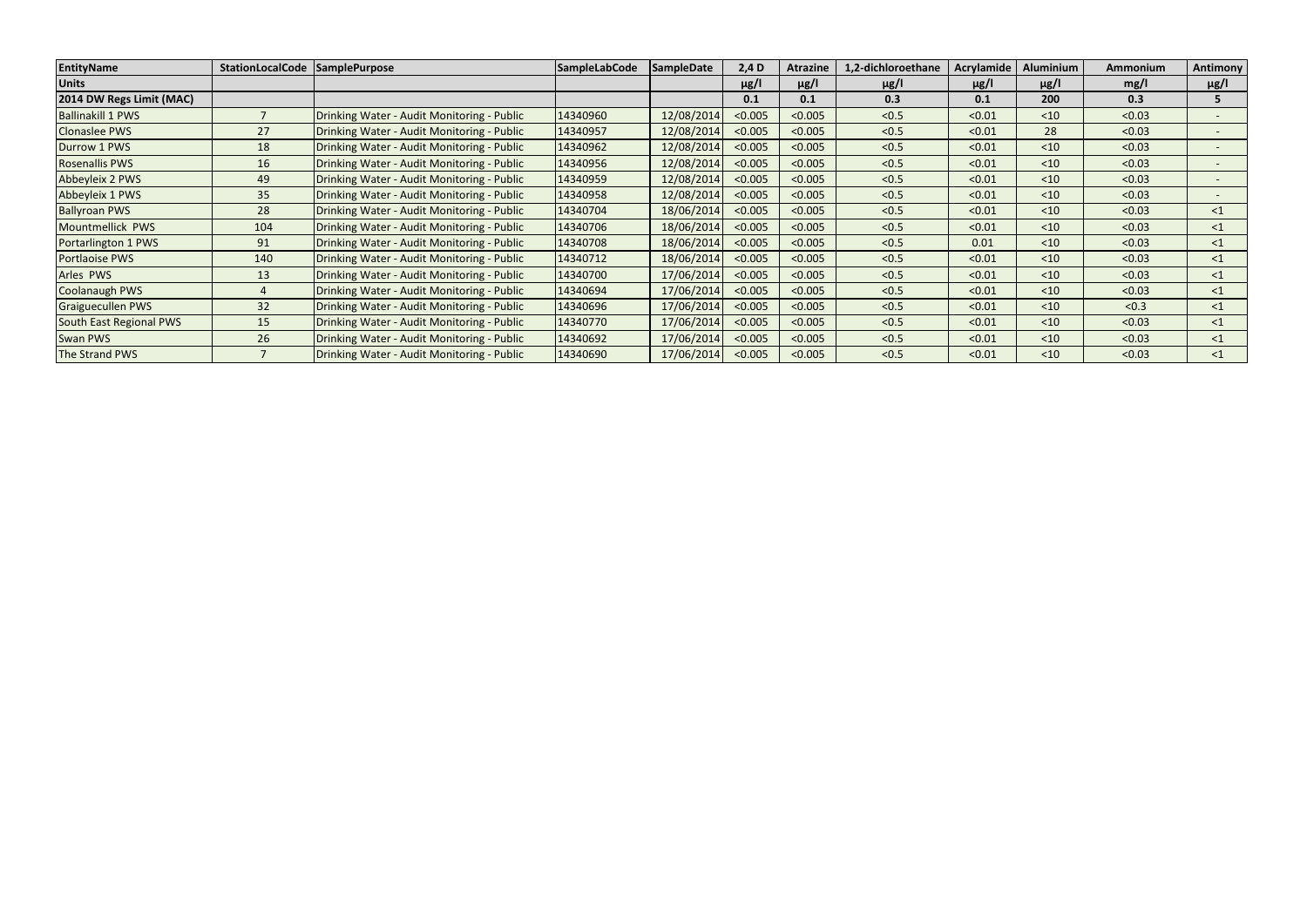| EntityName               | <b>Arsenic</b> | <b>Benzene</b> | Benzo(a)pyrene | <b>Boron</b> | <b>Bromate</b> | Cadmium   | <b>Chloride</b> | Chlorothalonil | <b>Chlorpyrifos</b> | Cypermethrin | Chromium  | <b>C. Perfringens</b> | <b>Coliform Bacteria</b> |
|--------------------------|----------------|----------------|----------------|--------------|----------------|-----------|-----------------|----------------|---------------------|--------------|-----------|-----------------------|--------------------------|
| <b>Units</b>             | $\mu$ g/l      | $\mu$ g/l      | $\mu$ g/l      | $\mu$ g/l    | $\mu$ g/l      | $\mu$ g/l | mg/l            | $\mu$ g/l      | $\mu$ g/l           | $\mu$ g/l    | $\mu$ g/l | <b>MPN/100</b>        | <b>MPN/100</b>           |
| 2014 DW Regs Limit (MAC) | 10             |                | 0.01           | 1000         | 10             |           | 250             | 0.1            | 0.1                 | 0.1          | 50        |                       | $\Omega$                 |
| <b>Ballinakill 1 PWS</b> | $\leq$ 1       | < 0.5          | < 0.003        | 21           | $\leq$ 1       | < 0.02    | 18              | < 0.01         | < 0.01              | < 0.01       | 3.5       |                       | $\Omega$                 |
| <b>Clonaslee PWS</b>     | $\leq$ 1       | < 0.5          | < 0.003        | 20           | $\leq$ 1       | < 0.02    | 15              | < 0.01         | < 0.01              | < 0.01       | 1.1       |                       | $\Omega$                 |
| Durrow 1 PWS             | $\leq$ 1       | < 0.5          | < 0.003        | 32           | $\leq$ 1       | < 0.02    | 24              | < 0.01         | < 0.01              | < 0.01       | 2.8       |                       | $\Omega$                 |
| <b>Rosenallis PWS</b>    | $\leq 1$       | < 0.5          | < 0.003        | 51           | $\leq$ 1       | < 0.02    | 25              | < 0.01         | < 0.01              | < 0.01       | 2.5       |                       | $\Omega$                 |
| Abbeyleix 2 PWS          | $\leq 1$       | < 0.5          | < 0.003        | 43           | $\leq$ 1       | $\sim$    | 20              | < 0.01         | < 0.01              | < 0.01       | 3.5       |                       | $\Omega$                 |
| Abbeyleix 1 PWS          | $\leq 1$       | < 0.5          | < 0.003        | 43           | $\leq$ 1       | < 0.02    | 21              | < 0.01         | < 0.01              | < 0.01       | 3.5       | 0                     | $\Omega$                 |
| <b>Ballyroan PWS</b>     | $\leq 1$       | < 0.5          | < 0.003        | 27           | $\leq$ 1       | < 0.02    | 183             | < 0.01         | < 0.01              | < 0.01       | $\leq$ 1  |                       | $\Omega$                 |
| Mountmellick PWS         | $\leq$ 1       | < 0.5          | < 0.003        | 25           | $\leq$ 1       | < 0.02    | 20              | < 0.01         | < 0.01              | < 0.01       | $\leq$ 1  |                       | $\Omega$                 |
| Portarlington 1 PWS      | $\leq 1$       | < 0.5          | < 0.003        | 18           | $\leq$ 1       | 0.06      | 18              | < 0.01         | < 0.01              | < 0.01       | $\leq$ 1  |                       | $\Omega$                 |
| <b>Portlaoise PWS</b>    | $\leq$ 1       | < 0.5          | < 0.003        | 20           | $\leq$ 1       | < 0.02    | 26              | < 0.01         | < 0.01              | < 0.01       | $\leq$ 1  |                       | $\Omega$                 |
| Arles PWS                | $\leq$ 1       | < 0.5          | < 0.003        | 18           | $\leq$ 1       | < 0.02    | 73              | < 0.01         | < 0.01              | < 0.01       | $\leq$ 1  |                       | $\Omega$                 |
| Coolanaugh PWS           | $\leq$ 1       | < 0.5          | < 0.003        | 12           | $\leq$ 1       | 0.05      | 18              | < 0.01         | < 0.01              | < 0.01       | 1.1       |                       | $\Omega$                 |
| <b>Graiguecullen PWS</b> | $\leq 1$       | < 0.5          | < 0.003        | 13           | $\leq$ 1       | < 0.02    | 19              | < 0.01         | < 0.01              | < 0.01       | $\leq$ 1  |                       | $\Omega$                 |
| South East Regional PWS  | $\leq$ 1       | < 0.5          | < 0.003        | 16           | $\leq$ 1       | 0.06      | 18              | < 0.01         | < 0.01              | < 0.01       | $\leq$ 1  |                       | $\Omega$                 |
| <b>Swan PWS</b>          | $\leq 1$       | < 0.5          | < 0.003        | 26           | $<$ 1          | < 0.02    | 13              | < 0.01         | < 0.01              | < 0.01       | $\leq$ 1  |                       | $\Omega$                 |
| The Strand PWS           | $\leq 1$       | < 0.5          | < 0.003        | 11           | $<$ 1          | 0.06      | 22              | < 0.01         | < 0.01              | < 0.01       |           |                       | $\Omega$                 |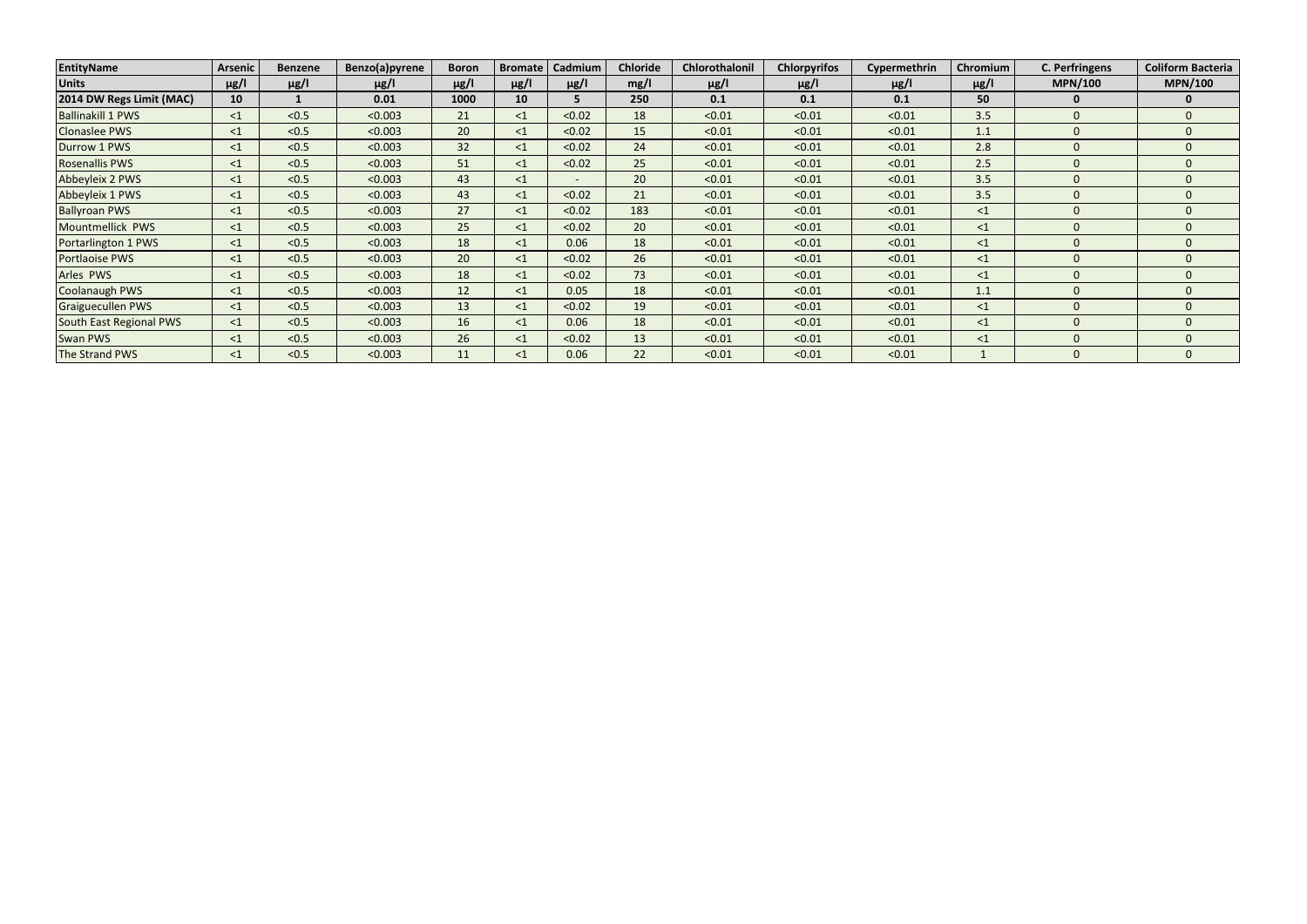| EntityName               | <b>Colony Count 22°</b> | Colour | Conductivity @ 20°C | <b>Copper</b> | Cyanide   | Epichlorohydrin | E. Coli          | Fenpropidin | Fenpropimorph | <b>Fluoride</b> | <b>Free Residual Chlorine</b> |
|--------------------------|-------------------------|--------|---------------------|---------------|-----------|-----------------|------------------|-------------|---------------|-----------------|-------------------------------|
| <b>Units</b>             | cfu/ml                  | Hazen  | $\mu$ S/cm          | $\mu$ g/l     | $\mu$ g/l | $\mu$ g/l       | <b>MPN/100ml</b> | $\mu$ g/l   | $\mu$ g/l     | mg/l            | mg/l                          |
| 2014 DW Regs Limit (MAC) | no abnormality          | 20     | 2500                | 2000          | 50        | 0.1             | 0                | 0.1         | 0.1           | 0.8             | n/a                           |
| <b>Ballinakill 1 PWS</b> | 124                     | < 5    | 652                 | 3.3           | $<$ 5     | < 0.05          |                  | < 0.005     | < 0.005       | < 0.25          | 0.33                          |
| <b>Clonaslee PWS</b>     | 4                       | < 5    | 404                 | 4.9           | < 5       | < 0.05          | 0                | < 0.005     | < 0.005       | 0.59            | 0.23                          |
| Durrow 1 PWS             |                         | < 5    | 641                 | 5.8           | < 5       | < 0.05          | 0                | < 0.005     | < 0.005       | < 0.2           | 0.42                          |
| <b>Rosenallis PWS</b>    | $\Omega$                | < 5    | 583                 | 14            | < 5       | < 0.05          | 0                | < 0.005     | < 0.005       | < 0.2           | 0.3                           |
| Abbeyleix 2 PWS          | $\Omega$                | < 5    | 704                 | 8             | < 5       | < 0.05          | 0                | < 0.005     | < 0.005       | < 0.2           | 0.22                          |
| Abbeyleix 1 PWS          |                         | $<$ 5  | 720                 | 5.6           | 14.6      | < 0.05          | 0                | < 0.005     | < 0.005       | 0.73            | 0.52                          |
| <b>Ballyroan PWS</b>     |                         | $<$ 5  | 661                 | 5.4           | < 5       | < 0.05          | 0                | < 0.005     | < 0.005       | < 0.25          | 0.28                          |
| Mountmellick PWS         | 80                      | < 5    | 735                 | 91            | < 5       | < 0.05          | 0                | < 0.005     | < 0.005       | 0.71            | 0.44                          |
| Portarlington 1 PWS      | 116                     | < 5    | 713                 | 9             | < 5       | < 0.05          |                  | < 0.005     | < 0.005       | 0.25            | 0.08                          |
| Portlaoise PWS           | $\mathcal{P}$           | < 5    | 753                 | 21            | $<$ 5     | < 0.05          |                  | < 0.005     | < 0.005       | 0.42            | 0.39                          |
| Arles PWS                | $\Omega$                | < 5    | 834                 | 34            | $<$ 5     | < 0.05          |                  | < 0.005     | < 0.005       | < 0.25          | 0.43                          |
| <b>Coolanaugh PWS</b>    |                         | < 5    | 593                 | 12            | < 5       | < 0.05          | 0                | < 0.005     | < 0.005       | < 0.25          | 0.77                          |
| <b>Graiguecullen PWS</b> | 19                      | < 5    | 527                 | 9.3           | $<$ 5     | < 0.05          | 0                | < 0.005     | < 0.005       | 0.72            | 0.43                          |
| South East Regional PWS  | 5070                    | < 5    | 576                 | 15            | < 5       | < 0.05          | 0                | < 0.005     | < 0.005       | 0.25            | 0.12                          |
| Swan PWS                 | 33                      | < 5    | 470                 | 7.5           | < 5       | < 0.05          | 0                | < 0.005     | < 0.005       | < 0.25          | 0.22                          |
| The Strand PWS           | 80                      | < 5    | 643                 | 3.8           | $<$ 5     | < 0.05          |                  | < 0.005     | < 0.005       | < 0.25          | 0.2                           |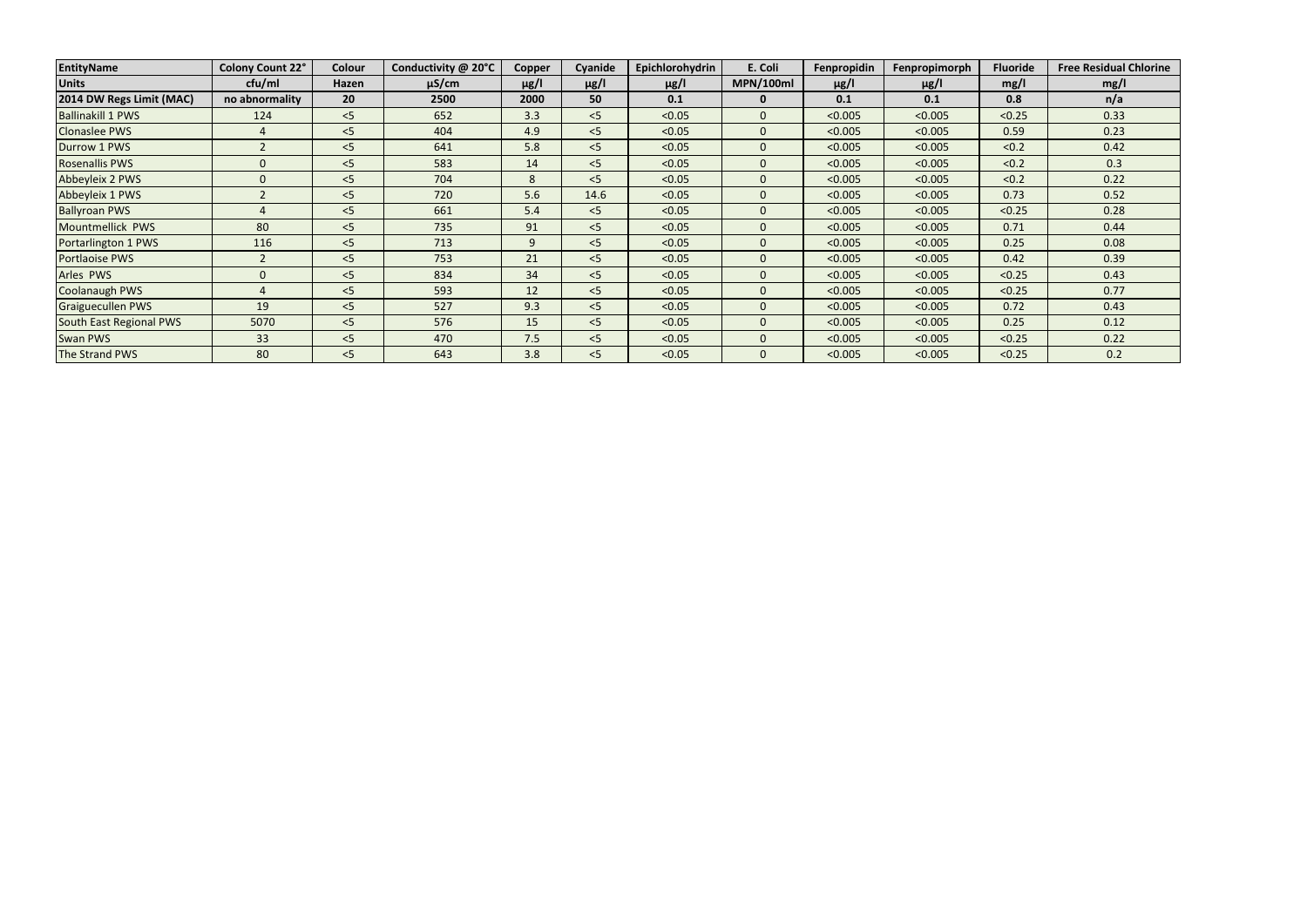| <b>EntityName</b>        | Glyphosate | <b>Heptachlor</b> | <b>Heptachlor Epoxide</b> | <b>Enterococci</b> | Epoxiconazole | <b>Iron</b> | <b>Isoproturon</b> | Lead      | Lindane   | <b>Manganese</b>         | <b>MCPA</b> | <b>Mecoprop</b> | <b>Mercury</b> |
|--------------------------|------------|-------------------|---------------------------|--------------------|---------------|-------------|--------------------|-----------|-----------|--------------------------|-------------|-----------------|----------------|
| <b>Units</b>             | $\mu$ g/l  | $\mu$ g/l         | $\mu$ g/l                 | <b>MPN/100ml</b>   | $\mu$ g/l     | $\mu$ g/l   | $\mu$ g/l          | $\mu$ g/l | $\mu$ g/l | $\mu$ g/l                | $\mu$ g/l   | $\mu$ g/l       | $\mu$ g/l      |
| 2014 DW Regs Limit (MAC) | 0.1        | 0.03              | 0.03                      | 0                  | 0.1           | 200         | 0.1                | 10        | 0.1       | 50                       | 0.1         | 0.1             |                |
| <b>Ballinakill 1 PWS</b> | < 0.01     | < 0.01            | < 0.01                    | $\Omega$           | < 0.005       | < 10        | < 0.005            | $\leq$ 1  | < 0.01    | $\overline{\phantom{a}}$ | < 0.01      | < 0.005         | < 0.5          |
| <b>Clonaslee PWS</b>     | < 0.01     | < 0.01            | < 0.01                    | $\Omega$           | < 0.005       | < 10        | < 0.005            | $\leq$ 1  | < 0.01    | $\overline{\phantom{a}}$ | 0.02        | < 0.005         | < 0.5          |
| Durrow 1 PWS             | < 0.01     | < 0.01            | < 0.01                    | $\Omega$           | < 0.005       | < 10        | < 0.005            | $\leq$ 1  | < 0.01    | $\sim$                   | < 0.01      | < 0.005         | < 0.5          |
| <b>Rosenallis PWS</b>    | < 0.01     | < 0.01            | < 0.01                    | $\Omega$           | < 0.005       | < 10        | < 0.005            | $\leq 1$  | < 0.01    | $\overline{\phantom{a}}$ | < 0.01      | < 0.005         | < 0.5          |
| Abbeyleix 2 PWS          | < 0.01     | < 0.01            | < 0.01                    | $\overline{0}$     | < 0.005       | < 10        | < 0.005            | $\leq$ 1  | < 0.01    | $\overline{\phantom{a}}$ | < 0.01      | < 0.005         | < 0.5          |
| Abbeyleix 1 PWS          | < 0.01     | < 0.01            | < 0.01                    | $\Omega$           | < 0.005       | < 10        | < 0.005            | $\leq$ 1  | < 0.01    | $\overline{\phantom{a}}$ | < 0.01      | < 0.005         | < 0.5          |
| <b>Ballyroan PWS</b>     | < 0.01     | < 0.01            | < 0.01                    | $\Omega$           | < 0.005       | < 10        | < 0.005            | $\leq$ 1  | < 0.01    | < 5                      | < 0.01      | < 0.005         | < 0.5          |
| Mountmellick PWS         | < 0.01     | < 0.01            | < 0.01                    | $\Omega$           | < 0.005       | $10$        | < 0.005            | $\leq$ 1  | < 0.01    | $<$ 5                    | < 0.01      | < 0.005         | < 0.5          |
| Portarlington 1 PWS      | < 0.01     | < 0.01            | < 0.01                    | $\Omega$           | < 0.005       | $10$        | < 0.005            | $\leq$ 1  | < 0.01    | 8                        | < 0.01      | < 0.005         | < 0.5          |
| Portlaoise PWS           | < 0.01     | < 0.01            | < 0.01                    | $\Omega$           | < 0.005       | < 10        | < 0.005            | $\leq$ 1  | < 0.01    | < 5                      | < 0.01      | < 0.005         | < 0.5          |
| Arles PWS                | < 0.01     | < 0.01            | < 0.01                    | $\Omega$           | < 0.005       | 14          | < 0.005            |           | < 0.01    | 15                       | < 0.01      | < 0.005         | < 0.5          |
| Coolanaugh PWS           | < 0.01     | < 0.01            | < 0.01                    | $\Omega$           | < 0.005       | 340         | < 0.005            | $\leq$ 1  | < 0.01    | < 5                      | < 0.01      | < 0.005         | < 0.5          |
| <b>Graiguecullen PWS</b> | < 0.01     | < 0.01            | < 0.01                    | $\Omega$           | < 0.005       | $10$        | < 0.005            | $\leq 1$  | < 0.01    | < 5                      | < 0.01      | < 0.005         | < 0.5          |
| South East Regional PWS  | < 0.01     | < 0.01            | < 0.01                    | $\Omega$           | < 0.005       | < 10        | < 0.005            | $\leq$ 1  | < 0.01    | < 5                      | < 0.01      | < 0.005         | < 0.5          |
| <b>Swan PWS</b>          | < 0.01     | < 0.01            | < 0.01                    | $\Omega$           | < 0.005       | < 10        | < 0.005            | $\leq 1$  | < 0.01    | $<$ 5                    | < 0.01      | < 0.005         | < 0.5          |
| The Strand PWS           | < 0.01     | < 0.01            | < 0.01                    | $\Omega$           | < 0.005       | < 10        | < 0.005            | $\leq$ 1  | < 0.01    | 1200                     | < 0.01      | < 0.005         | < 0.5          |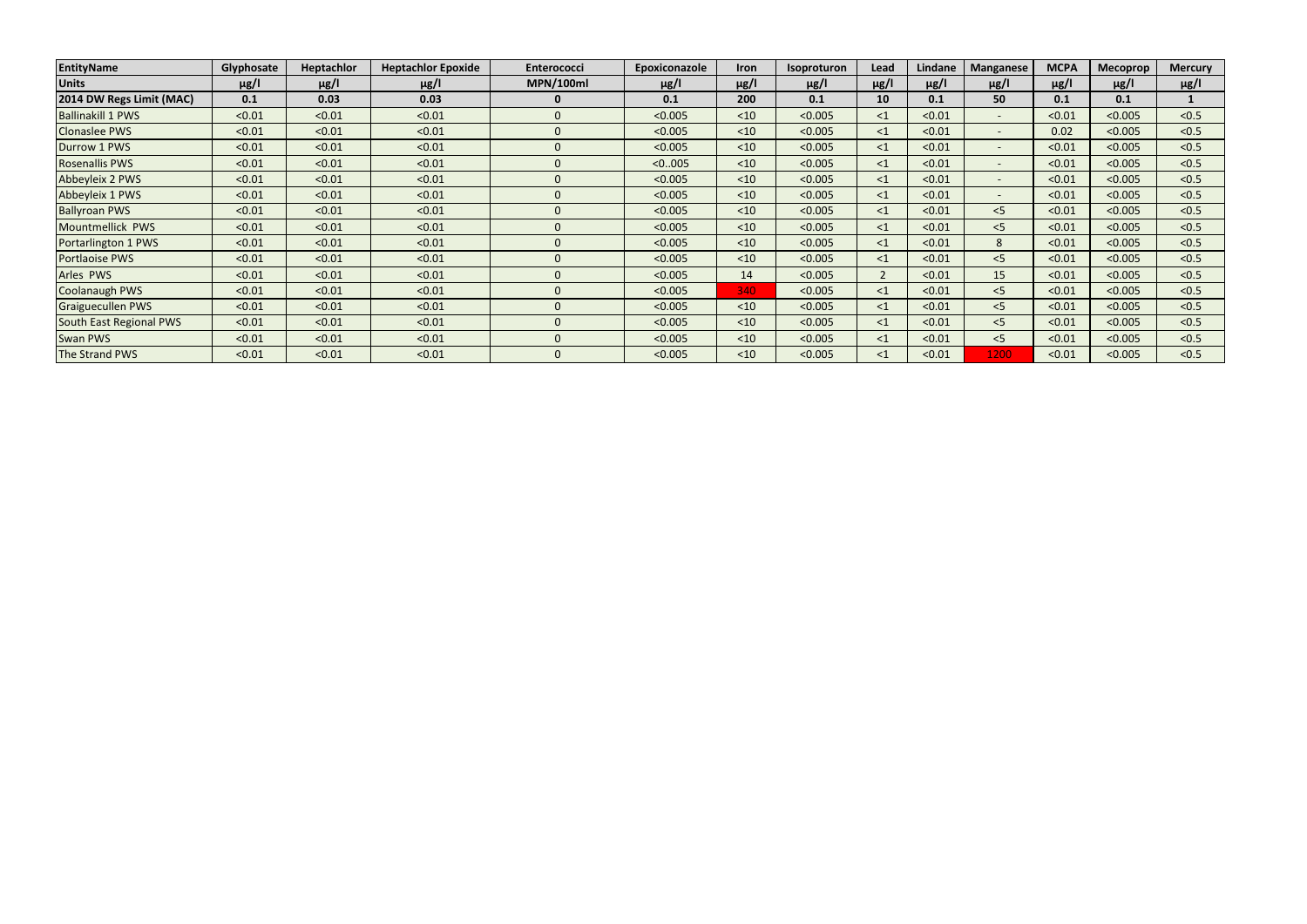| EntityName               | <b>Nickel</b> | <b>Nitrate</b> | <b>Nitrite</b> | <b>PAHs</b> | Pendimethalin | pH         | Propiconazole | Selenium  | <b>Simazine</b> | Sodium                   | Sulphate |
|--------------------------|---------------|----------------|----------------|-------------|---------------|------------|---------------|-----------|-----------------|--------------------------|----------|
| <b>Units</b>             | $\mu$ g/l     | mg/l           | mg/l           | $\mu$ g/l   | $\mu$ g/l     |            | $\mu$ g/l     | $\mu$ g/l | $\mu$ g/l       | mg/l                     | mg/l     |
| 2014 DW Regs Limit (MAC) | 20            | 50             | 0.5            | 0.1         | 0.1           | 6.5 to 9.5 | 0.1           | 10        | 0.1             | 200                      | 250      |
| <b>Ballinakill 1 PWS</b> | <1            | 23.5           | < 0.013        | < 0.01      | < 0.005       | 7.5        | < 0.005       | $\leq$ 1  | < 0.005         | $\qquad \qquad -$        | 8        |
| <b>Clonaslee PWS</b>     | $\leq$ 1      | 5.1            | < 0.013        | < 0.01      | < 0.005       | 7.5        | < 0.005       | $\leq$ 1  | < 0.005         |                          | 24       |
| Durrow 1 PWS             | $\leq$ 1      | 37.2           | < 0.013        | < 0.01      | < 0.005       | 7.8        | < 0.005       | 1.3       | < 0.005         | $\overline{\phantom{0}}$ | 15       |
| <b>Rosenallis PWS</b>    | <1            | < 0.89         | < 0.013        | < 0.01      | < 0.005       | 7.7        | < 0.005       | $\leq$ 1  | < 0.005         | $\overline{\phantom{0}}$ | 19       |
| Abbeyleix 2 PWS          | $\mathbf{1}$  | 23             | < 0.013        | < 0.01      | < 0.005       | 7.3        | < 0.005       | $\leq$ 1  | < 0.005         | $\overline{\phantom{a}}$ | 9        |
| Abbeyleix 1 PWS          | $\leq$ 1      | 37             | < 0.013        | < 0.01      | < 0.005       | 7.3        | < 0.005       | $\leq$ 1  | < 0.005         |                          | 11       |
| <b>Ballyroan PWS</b>     | $\leq$ 1      | 25.2           | < 0.013        | < 0.01      | < 0.005       | 7.9        | < 0.005       | <1        | < 0.005         | 7.9                      | 16       |
| Mountmellick PWS         | $\leq$ 1      | 12.3           | < 0.013        | < 0.01      | < 0.005       | 8          | < 0.005       | $\leq$ 1  | < 0.005         | 8.8                      | 54       |
| Portarlington 1 PWS      | 1.5           | 1.6            | < 0.013        | < 0.01      | < 0.005       | 7.8        | < 0.005       | $\leq$ 1  | < 0.005         | 9.2                      | 32       |
| <b>Portlaoise PWS</b>    | $\leq$ 1      | 27.9           | < 0.013        | < 0.01      | < 0.005       | 7.9        | < 0.005       | 2.8       | < 0.005         | 180                      | 56       |
| Arles PWS                | $\leq$ 1      | 2.4            | < 0.013        | < 0.01      | < 0.005       | 7.7        | < 0.005       | $\leq$ 1  | < 0.005         | $\leq$ 1                 | 59       |
| <b>Coolanaugh PWS</b>    | $\leq$ 1      | 15.5           | < 0.013        | < 0.01      | < 0.005       | 7.6        | < 0.005       | $\leq$ 1  | < 0.005         | 8.2                      | 18       |
| <b>Graiguecullen PWS</b> | <1            | < 0.89         | < 0.013        | < 0.01      | < 0.005       | 7.9        | < 0.005       | $\leq$ 1  | < 0.005         | 10                       | 20       |
| South East Regional PWS  | $\leq$ 1      | 18.6           | < 0.013        | < 0.01      | < 0.005       | 7.7        | < 0.005       | $\leq$ 1  | < 0.005         | 7.2                      | 11       |
| <b>Swan PWS</b>          | $\leq$ 1      | < 0.89         | < 0.013        | < 0.01      | < 0.005       | 7.9        | < 0.005       | <1        | < 0.005         | 22                       | 23       |
| The Strand PWS           | <1            | 1.4            | < 0.013        | < 0.01      | < 0.005       | 7.6        | < 0.005       | <1        | < 0.005         | 12                       | 17       |